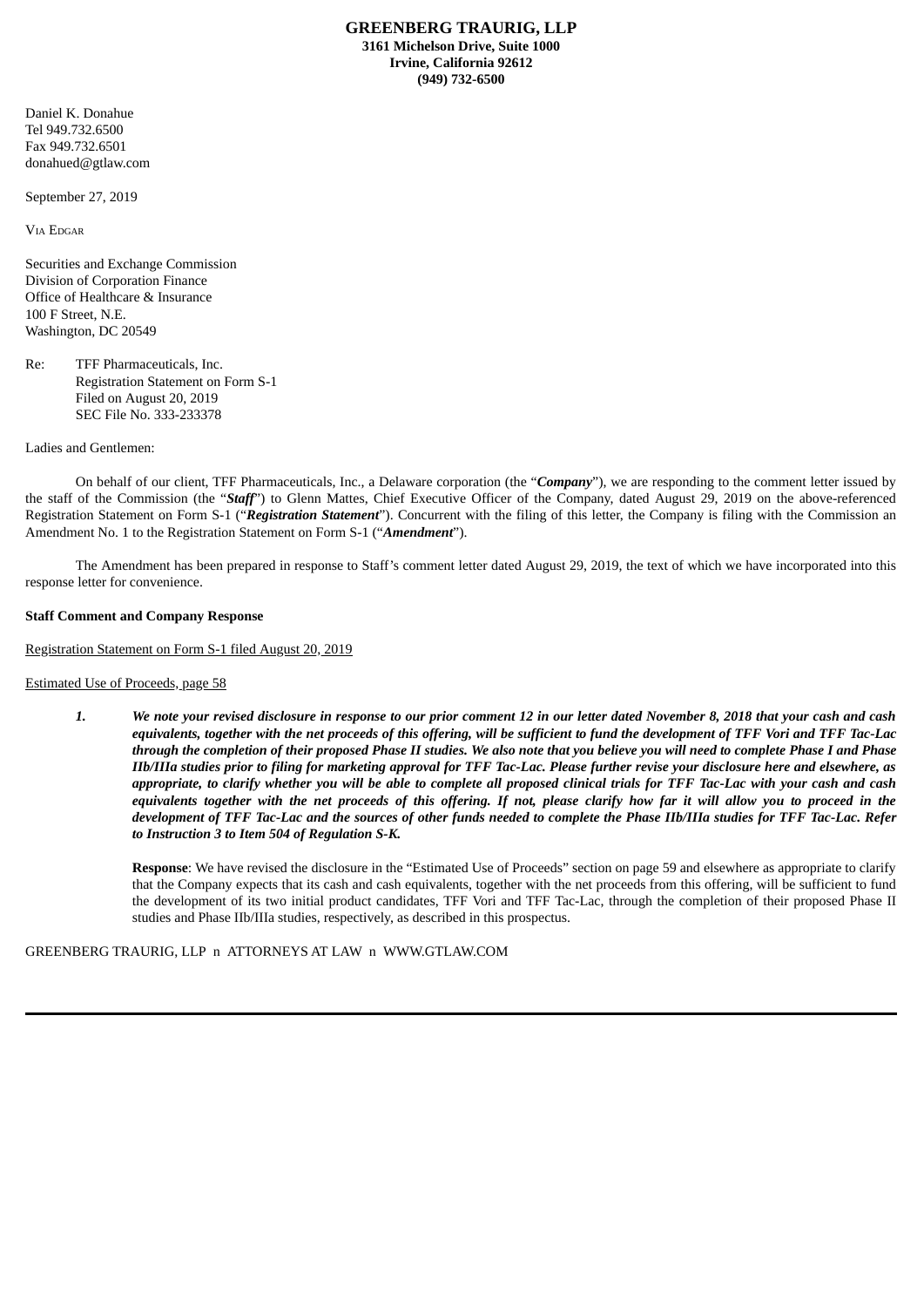# *2.* Description of Securities, page 60

Your revised disclosure on pages 25 and 65 states that your exclusive forum provisions do not apply to claims under the Securities Act or the Exchange Act; however, your amended bylaws and amended certificate of incorporation only carve out Exchange Act claims from these provisions. If these provisions also do not apply to actions arising under the Securities Act, please ensure that the *provisions in your governing documents state this clearly.*

**Response:** On behalf of the Company, please be advised that the Company hereby undertakes to include in the Risk Factor sections of all future reports and registration statements the risk factor located on page 26 captioned, "Our Certificate and amended and restated bylaws designate the Court of Chancery of the State of Delaware as the sole and exclusive forum for certain litigation that may be initiated by our stockholders, which could limit our stockholders' ability to obtain a favorable judicial forum for disputes with us or our directors, officers or other employees", including the statement, "These exclusive forum provisions do not apply to claims under the Securities Act or the Exchange Act." As previously discussed with the Staff, we believe that the exclusive forum provisions in the Company's charter documents do not apply to Securities Act claims and that the Company's undertaking to provide future and ongoing disclosure of this matter is a satisfactory resolution of the Staff's concern in light of the time and cost of amending the Company's charter documents.

## GREENBERG TRAURIG, LLP n ATTORNEYS AT LAW n WWW.GTLAW.COM